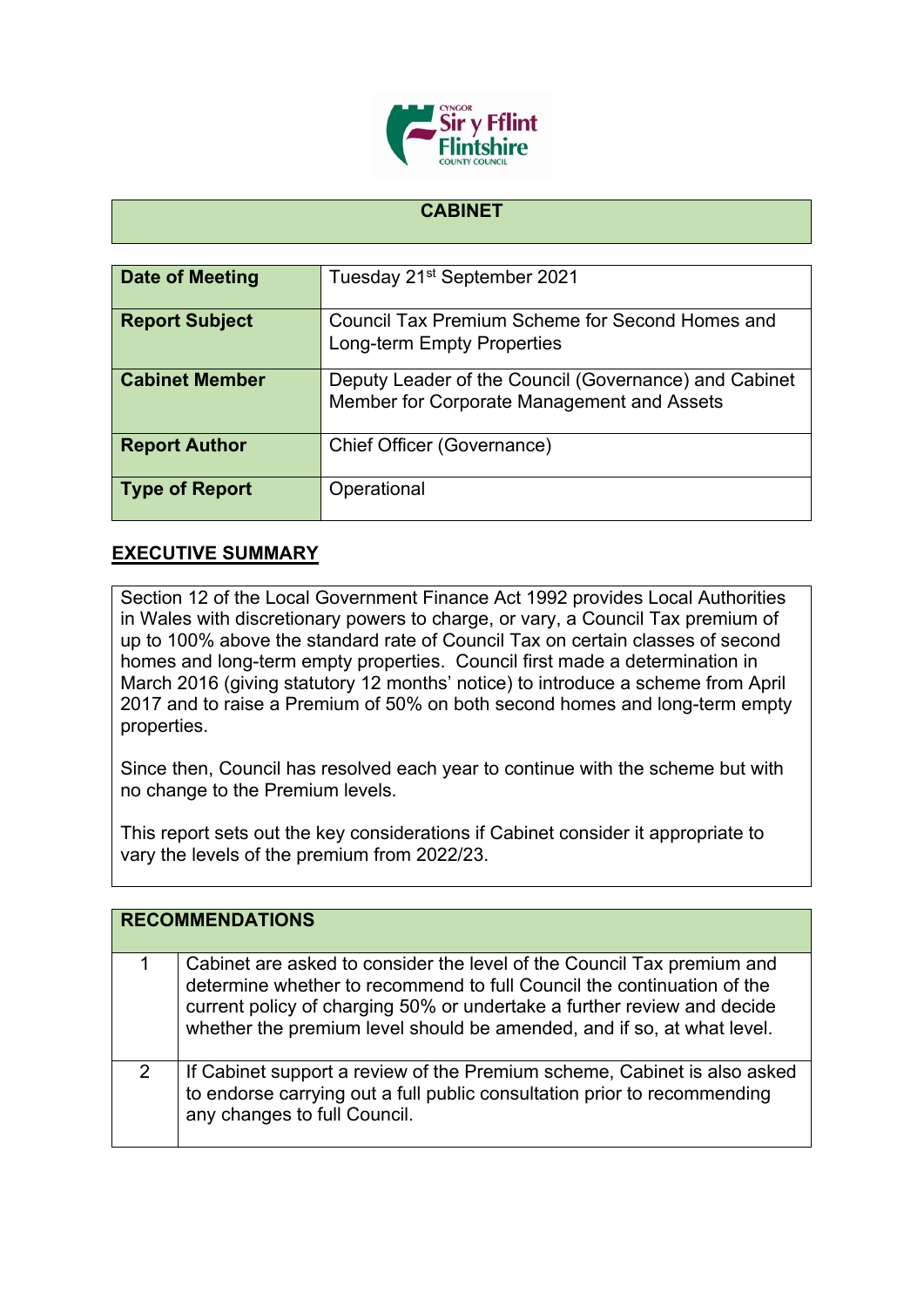## **REPORT DETAILS**

| 1.00 | <b>EXPLAINING THE COUNCIL TAX PREMIUM SCHEME</b>                                                                                                                                                                                                                                                                                                                                                                                                                                                                                                                          |
|------|---------------------------------------------------------------------------------------------------------------------------------------------------------------------------------------------------------------------------------------------------------------------------------------------------------------------------------------------------------------------------------------------------------------------------------------------------------------------------------------------------------------------------------------------------------------------------|
| 1.01 | Following the introduction of the Housing (Wales) Act 2014, Cabinet and<br>Full Council in March 2016 agreed to introduce a Council Tax premium<br>charge of 50% for dwellings designated as being periodically occupied<br>(usually referred to as second homes) or long-term empty properties. The<br>Council was required to make its first determination to introduce a scheme<br>at least one year before the start of the financial year to which it relates. In<br>other words, the scheme to charge a 50% premium took effect from 1 <sup>st</sup><br>April 2017. |
| 1.02 | Since then, Council has resolved each year to continue with the scheme<br>but with no change to the Premium levels. This report sets out the key<br>considerations if Cabinet consider it appropriate to vary the levels of the<br>premium from 2022/23.                                                                                                                                                                                                                                                                                                                  |
| 1.03 | In summary, Cabinet is asked to determine:<br>Whether the premium should be reduced, remain the same or be<br>increased and to what percentage levels?<br>Whether the premium level should remain the same for both long<br>term empty properties and second homes or should different<br>percentage rates apply?                                                                                                                                                                                                                                                         |
| 1.04 | Section 12 of the Local Government Finance Act stipulates that Council<br>must also have regard to the guidance issued by Welsh Government and<br>the need to carry out equality impact assessments, consultation with key<br>stakeholders and the electorate, before taking a decision to vary/increase<br>the premium level.                                                                                                                                                                                                                                            |
| 1.05 | A billing authority can make, vary or revoke a determination made under<br>sections 12A and 12B of the 1992 Act, but only before the beginning of the<br>financial year to which the determination applies. Local Authorities<br>ultimately have discretion to decide on the amount of the premium up to a<br>maximum of 100% of the standard rate of Council Tax that applies to<br>second homes and/or long term empty dwellings.                                                                                                                                       |
| 1.06 | When considering whether or not to amend the premium levels, the<br>discretion given to Local Authorities to charge a premium is intended to be<br>a tool to help Local Authorities to:<br>bring long-term empty homes back into use to provide safe, secure                                                                                                                                                                                                                                                                                                              |
|      | and affordable homes; and<br>increase the supply of affordable housing and enhance the<br>sustainability of local communities.                                                                                                                                                                                                                                                                                                                                                                                                                                            |
| 1.07 | If Cabinet is inclined to vary the level of the premium, other key<br>considerations should be based on local housing needs, including:                                                                                                                                                                                                                                                                                                                                                                                                                                   |
|      | Numbers and percentages of long-term empty homes or second<br>homes in the area;                                                                                                                                                                                                                                                                                                                                                                                                                                                                                          |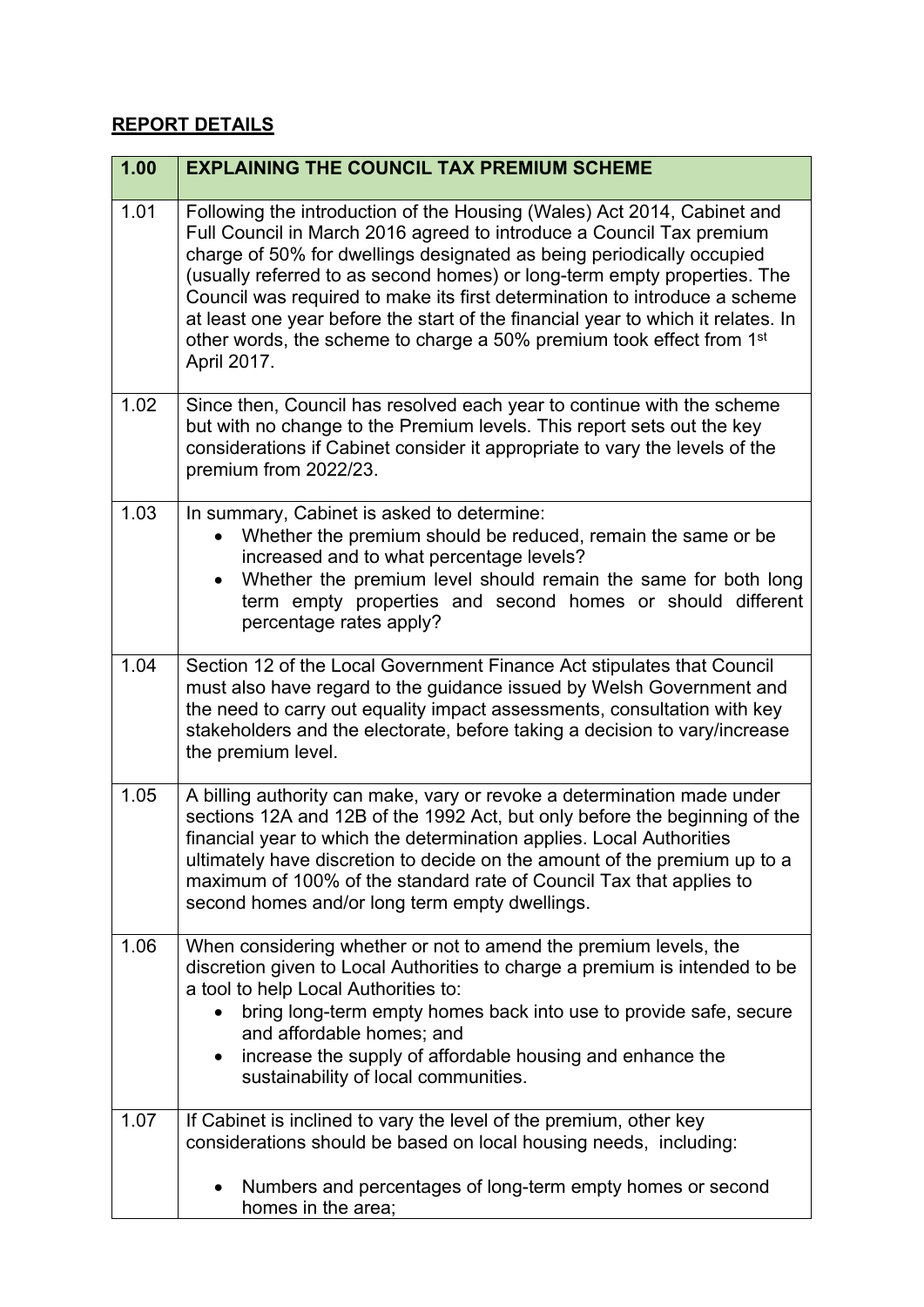|      | $\bullet$<br>$\bullet$<br>$\bullet$<br>$\bullet$<br>$\bullet$                                                                                          | Distribution of long-term empty homes or second homes and other<br>housing throughout the authority and an assessment of their impact<br>on property values in particular areas;<br>Potential impact on local economies and the tourism industry;<br>Patterns of demand for, and availability of, affordable homes;<br>Potential impact on local public services;<br>Potential impact on the local community;<br>Other measures that are available to authorities to increase housing<br>supply;<br>Other measures that are available to authorities to help bring empty<br>properties back into use. |             |             |             |             |             |            |             |             |      |
|------|--------------------------------------------------------------------------------------------------------------------------------------------------------|-------------------------------------------------------------------------------------------------------------------------------------------------------------------------------------------------------------------------------------------------------------------------------------------------------------------------------------------------------------------------------------------------------------------------------------------------------------------------------------------------------------------------------------------------------------------------------------------------------|-------------|-------------|-------------|-------------|-------------|------------|-------------|-------------|------|
| 1.08 | There are circumstances where a premium does not apply, or only applies                                                                                |                                                                                                                                                                                                                                                                                                                                                                                                                                                                                                                                                                                                       |             |             |             |             |             |            |             |             |      |
|      | after a specified time period, and this is designated by 'exception classes'<br>as detailed below. Class 1-4 applies to both long term empty homes and |                                                                                                                                                                                                                                                                                                                                                                                                                                                                                                                                                                                                       |             |             |             |             |             |            |             |             |      |
|      | second homes but Class 5-7 applies only to second homes:                                                                                               |                                                                                                                                                                                                                                                                                                                                                                                                                                                                                                                                                                                                       |             |             |             |             |             |            |             |             |      |
|      | $\bullet$                                                                                                                                              | Class 1 – Properties being marketed for sale (time limited exception<br>for a period of up to 12 months);                                                                                                                                                                                                                                                                                                                                                                                                                                                                                             |             |             |             |             |             |            |             |             |      |
|      |                                                                                                                                                        | Class 2 - Properties being marketed for let (time limited exception<br>for a period of up to 12 months);                                                                                                                                                                                                                                                                                                                                                                                                                                                                                              |             |             |             |             |             |            |             |             |      |
|      | $\bullet$                                                                                                                                              | Class 3 - Annexes forming part of, or being treated as part of the                                                                                                                                                                                                                                                                                                                                                                                                                                                                                                                                    |             |             |             |             |             |            |             |             |      |
|      | $\bullet$                                                                                                                                              | main property<br>Class 4 – Properties which would be someone's sole and main                                                                                                                                                                                                                                                                                                                                                                                                                                                                                                                          |             |             |             |             |             |            |             |             |      |
|      |                                                                                                                                                        | residence if they were not residing in Armed Forces                                                                                                                                                                                                                                                                                                                                                                                                                                                                                                                                                   |             |             |             |             |             |            |             |             |      |
|      |                                                                                                                                                        | accommodation;<br>Class 5 – Occupied caravan pitches and boat moorings where the                                                                                                                                                                                                                                                                                                                                                                                                                                                                                                                      |             |             |             |             |             |            |             |             |      |
|      |                                                                                                                                                        | caravan or boat currently has no resident but when next in use will                                                                                                                                                                                                                                                                                                                                                                                                                                                                                                                                   |             |             |             |             |             |            |             |             |      |
|      | $\bullet$                                                                                                                                              | be a person's main residence;<br>Class 6 - Seasonal properties where all year round occupation is                                                                                                                                                                                                                                                                                                                                                                                                                                                                                                     |             |             |             |             |             |            |             |             |      |
|      |                                                                                                                                                        | prohibited by planning conditions;                                                                                                                                                                                                                                                                                                                                                                                                                                                                                                                                                                    |             |             |             |             |             |            |             |             |      |
|      | • Class $7 -$ Job related properties where a property is left empty                                                                                    | because the person in relation to the dwelling is now resident in                                                                                                                                                                                                                                                                                                                                                                                                                                                                                                                                     |             |             |             |             |             |            |             |             |      |
|      |                                                                                                                                                        | another dwelling which is 'job-related' (as defined by Regulations).                                                                                                                                                                                                                                                                                                                                                                                                                                                                                                                                  |             |             |             |             |             |            |             |             |      |
| 1.09 | The latest analysis of properties shows a total of 772 properties are                                                                                  |                                                                                                                                                                                                                                                                                                                                                                                                                                                                                                                                                                                                       |             |             |             |             |             |            |             |             |      |
|      | currently subject to the 50% premium charge, consisting of 605 long term<br>empty properties and 167 second homes. This equates to 1.1% of all         |                                                                                                                                                                                                                                                                                                                                                                                                                                                                                                                                                                                                       |             |             |             |             |             |            |             |             |      |
|      | domestic properties being liable for the premium charge.                                                                                               |                                                                                                                                                                                                                                                                                                                                                                                                                                                                                                                                                                                                       |             |             |             |             |             |            |             |             |      |
|      |                                                                                                                                                        |                                                                                                                                                                                                                                                                                                                                                                                                                                                                                                                                                                                                       |             |             |             |             |             |            |             |             |      |
|      | It is also important to note that a significant proportion of properties subject<br>to the premium are in the lower property banded range.             |                                                                                                                                                                                                                                                                                                                                                                                                                                                                                                                                                                                                       |             |             |             |             |             |            |             |             |      |
|      |                                                                                                                                                        | <b>Band</b>                                                                                                                                                                                                                                                                                                                                                                                                                                                                                                                                                                                           | <b>Band</b> | <b>Band</b> | <b>Band</b> | <b>Band</b> | <b>Band</b> | <b>Ban</b> | <b>Band</b> | <b>Band</b> | Tota |
|      |                                                                                                                                                        | A                                                                                                                                                                                                                                                                                                                                                                                                                                                                                                                                                                                                     | в           | С           | D           | Е           | F           | dG         | н           |             |      |
|      | Long<br>Term                                                                                                                                           |                                                                                                                                                                                                                                                                                                                                                                                                                                                                                                                                                                                                       |             |             |             |             |             |            |             |             |      |
|      | Empty<br>Properties                                                                                                                                    | 89                                                                                                                                                                                                                                                                                                                                                                                                                                                                                                                                                                                                    | 113         | 166         | 84          | 80          | 41          | 16         | 6           | 10          | 605  |
|      | Second<br>Homes                                                                                                                                        | 28                                                                                                                                                                                                                                                                                                                                                                                                                                                                                                                                                                                                    | 33          | 33          | 28          | 28          | 12          | 3          | 1           | 1           | 167  |
|      |                                                                                                                                                        |                                                                                                                                                                                                                                                                                                                                                                                                                                                                                                                                                                                                       |             |             |             |             |             |            |             |             |      |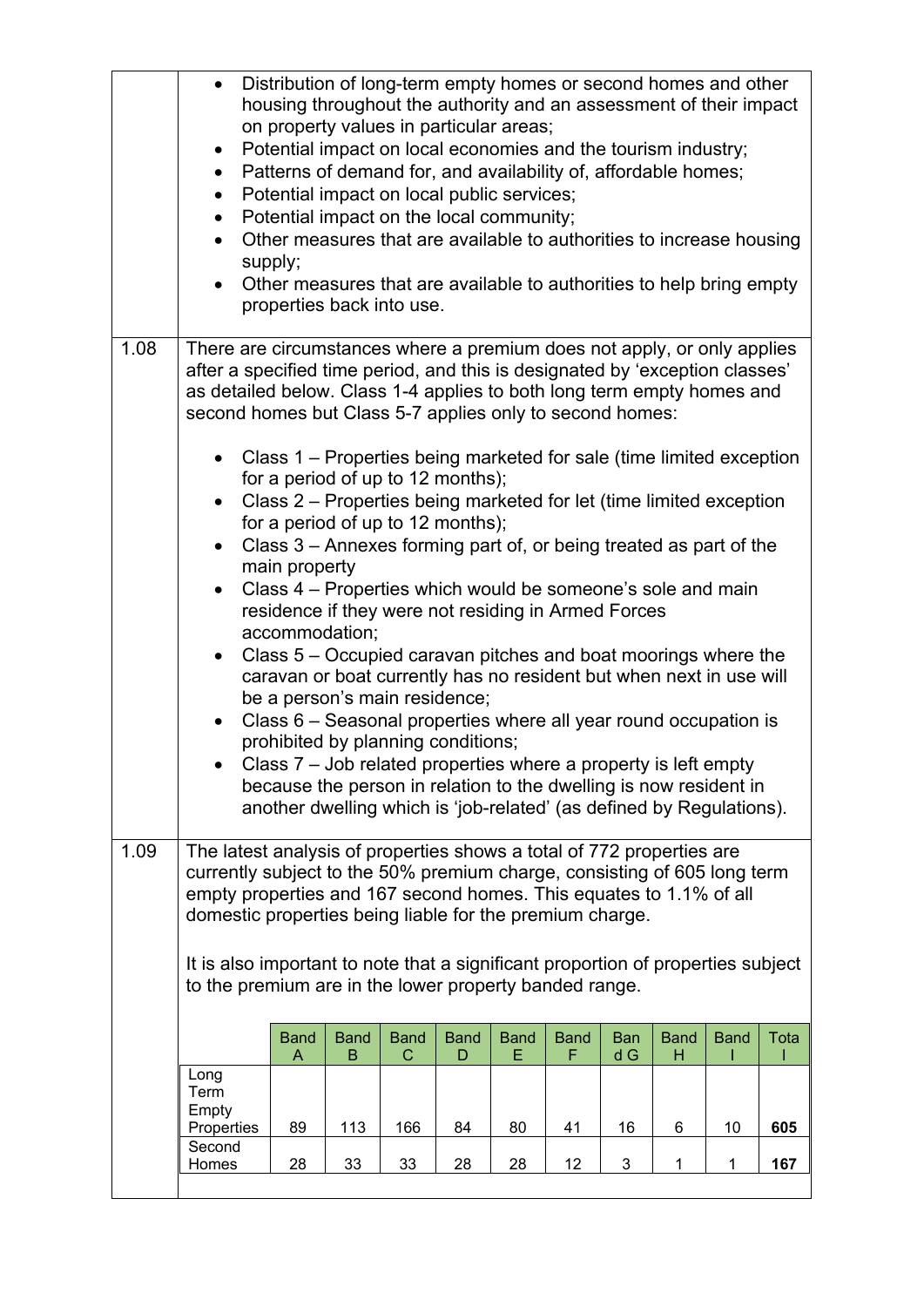|      | An in-depth analysis showing the distribution of the 772 properties by<br>Town and Community Council area is attached in Appendix 1 to this<br>report.                                                                                                                                                                                                      |                                                                                                                                                                                                                                                                                                                                                                                                                                   |                          |                              |               |                |                |  |
|------|-------------------------------------------------------------------------------------------------------------------------------------------------------------------------------------------------------------------------------------------------------------------------------------------------------------------------------------------------------------|-----------------------------------------------------------------------------------------------------------------------------------------------------------------------------------------------------------------------------------------------------------------------------------------------------------------------------------------------------------------------------------------------------------------------------------|--------------------------|------------------------------|---------------|----------------|----------------|--|
| 1.10 | Solving housing problems and meeting demand is a complex strategy<br>involving national and local government and increasing the level of the<br>Council Tax premium will not be the 'silver bullet' to resolving local<br>demand for affordable housing which is showing a demand of 2,120<br>applications in SARTH register for social/affordable housing. |                                                                                                                                                                                                                                                                                                                                                                                                                                   |                          |                              |               |                |                |  |
| 1.11 |                                                                                                                                                                                                                                                                                                                                                             | Using the Council Tax system to incentivise owners to bring properties<br>back into permanent use does continue to offer limited capability to<br>address local demand for housing. The premium scheme also provides<br>additional Council Tax income to meet the demand on services or to use<br>any additional revenue generated to help meet local housing needs, in line<br>with the policy intentions of the premium scheme. |                          |                              |               |                |                |  |
| 1.12 |                                                                                                                                                                                                                                                                                                                                                             | At present, only 50% of Local Authorities in Wales (including Flintshire)<br>charge a Council Tax premium on second homes and/or long term empty<br>properties. For Local Authorities in Wales that charge the premium, levels<br>can vary between second homes and long term empty properties and<br>typically the levy can be from 25% to 100%.                                                                                 |                          |                              |               |                |                |  |
| 1.13 | 2017/18.                                                                                                                                                                                                                                                                                                                                                    | The two tables below show the analysis of the premium levels that have<br>been charged across Wales for second homes and/or long term empty<br>properties since the regulations were introduced by Welsh Government in<br><b>Council Tax Premiums for Second Homes</b>                                                                                                                                                            |                          |                              |               |                |                |  |
|      |                                                                                                                                                                                                                                                                                                                                                             | <b>Local Authority</b>                                                                                                                                                                                                                                                                                                                                                                                                            | 2017-18                  | 2018-19                      | 2019-20       | 2020-21        | 2021-22        |  |
|      |                                                                                                                                                                                                                                                                                                                                                             | <b>Flintshire</b>                                                                                                                                                                                                                                                                                                                                                                                                                 | 50%                      | 50%                          | 50%           | 50%            | 50%            |  |
|      |                                                                                                                                                                                                                                                                                                                                                             | Denbighshire                                                                                                                                                                                                                                                                                                                                                                                                                      |                          |                              |               | 50%            | 50%            |  |
|      |                                                                                                                                                                                                                                                                                                                                                             | Wrexham                                                                                                                                                                                                                                                                                                                                                                                                                           | 50%                      | 50%                          | 50%           | 50%            | 50%            |  |
|      |                                                                                                                                                                                                                                                                                                                                                             | Conwy                                                                                                                                                                                                                                                                                                                                                                                                                             | $\overline{\phantom{0}}$ | $\qquad \qquad \blacksquare$ | 25%           | 25%            | 25%            |  |
|      |                                                                                                                                                                                                                                                                                                                                                             | Gwynedd                                                                                                                                                                                                                                                                                                                                                                                                                           |                          | 50%                          | 50%           | 50%            | 100%           |  |
|      |                                                                                                                                                                                                                                                                                                                                                             | Isle of Anglesey                                                                                                                                                                                                                                                                                                                                                                                                                  | 25%                      | 25%                          | 35%           | 35%            | 35%            |  |
|      |                                                                                                                                                                                                                                                                                                                                                             | Powys                                                                                                                                                                                                                                                                                                                                                                                                                             | 50%                      | 50%                          | 50%           | 50%            | 50%            |  |
|      |                                                                                                                                                                                                                                                                                                                                                             | Ceredigion                                                                                                                                                                                                                                                                                                                                                                                                                        | 25%                      | 25%                          | 25%           | 25%            | 25%            |  |
|      |                                                                                                                                                                                                                                                                                                                                                             | Pembrokeshire                                                                                                                                                                                                                                                                                                                                                                                                                     | 50%                      | 50%                          | 50%           | 50%            | 50%            |  |
|      |                                                                                                                                                                                                                                                                                                                                                             | Swansea                                                                                                                                                                                                                                                                                                                                                                                                                           |                          |                              |               |                | 100%           |  |
|      |                                                                                                                                                                                                                                                                                                                                                             | Cardiff                                                                                                                                                                                                                                                                                                                                                                                                                           | $\blacksquare$           | $\blacksquare$               | $\frac{1}{2}$ | $\blacksquare$ | $\blacksquare$ |  |
|      |                                                                                                                                                                                                                                                                                                                                                             |                                                                                                                                                                                                                                                                                                                                                                                                                                   |                          |                              |               |                |                |  |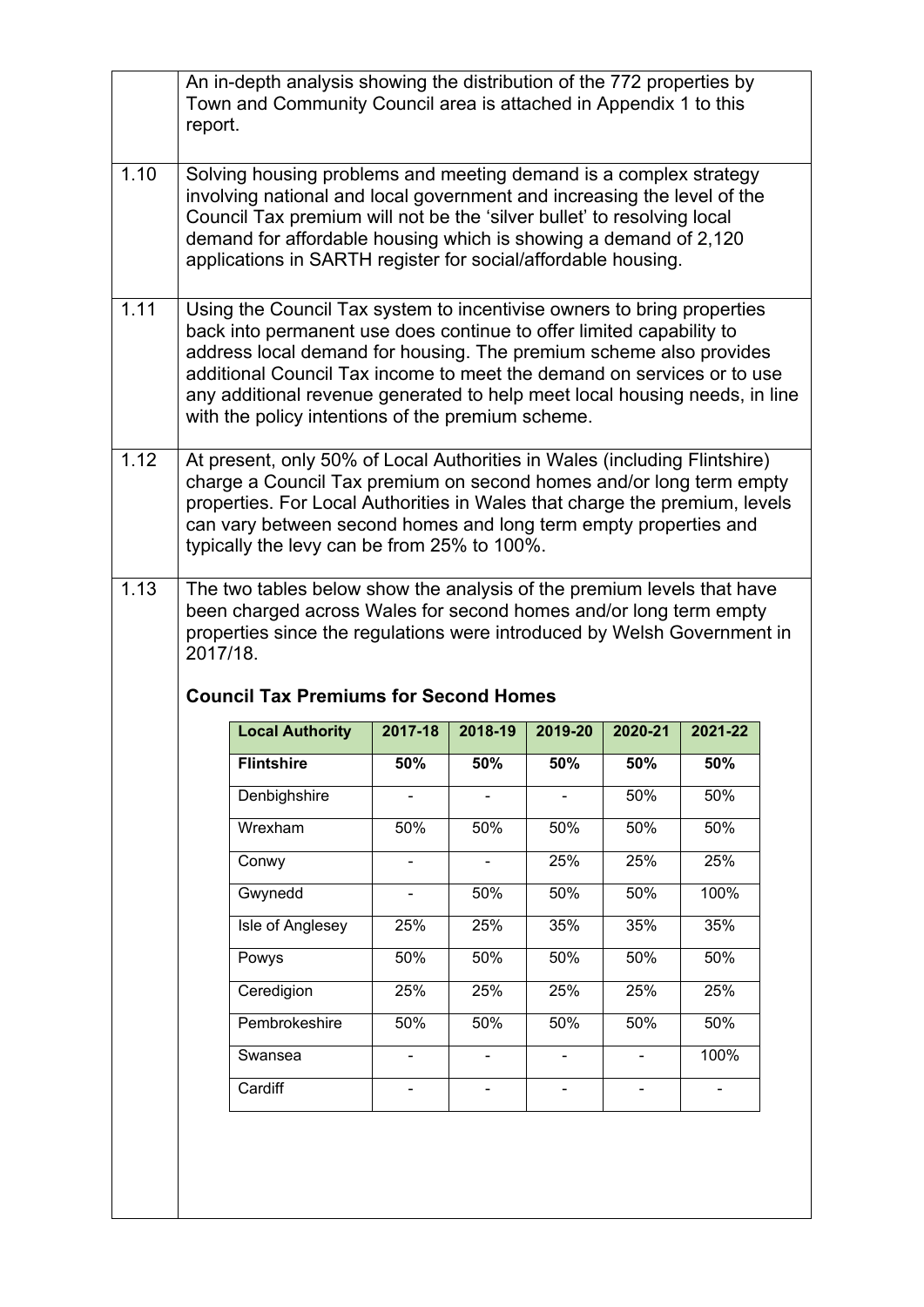| <b>Local Authority</b><br><b>Flintshire</b>                                                                                                                                                                                                                                                                                                                                                    |         |         |         | <b>Council Tax Premiums for Long Term Empty Properties</b>                                                     |                                                                                                                                                                                                          |
|------------------------------------------------------------------------------------------------------------------------------------------------------------------------------------------------------------------------------------------------------------------------------------------------------------------------------------------------------------------------------------------------|---------|---------|---------|----------------------------------------------------------------------------------------------------------------|----------------------------------------------------------------------------------------------------------------------------------------------------------------------------------------------------------|
|                                                                                                                                                                                                                                                                                                                                                                                                | 2017-18 | 2018-19 | 2019-20 | 2020-21                                                                                                        | 2021-22                                                                                                                                                                                                  |
|                                                                                                                                                                                                                                                                                                                                                                                                | 50%     | 50%     | 50%     | 50%                                                                                                            | 50%                                                                                                                                                                                                      |
| Denbighshire                                                                                                                                                                                                                                                                                                                                                                                   |         |         | 50%     | 50%                                                                                                            | 50%                                                                                                                                                                                                      |
| Wrexham                                                                                                                                                                                                                                                                                                                                                                                        | 50%     | 50%     | 50%     | 50%                                                                                                            | 50%                                                                                                                                                                                                      |
| Conwy                                                                                                                                                                                                                                                                                                                                                                                          |         |         | 25%     | 25%                                                                                                            | 50%                                                                                                                                                                                                      |
| Gwynedd                                                                                                                                                                                                                                                                                                                                                                                        |         | 50%     | 50%     | 50%                                                                                                            | 100%                                                                                                                                                                                                     |
| Isle of Anglesey                                                                                                                                                                                                                                                                                                                                                                               | 25%     | 25%     | 100%    | 100%                                                                                                           | 100%                                                                                                                                                                                                     |
| Powys                                                                                                                                                                                                                                                                                                                                                                                          | 50%     | 50%     | 50%     | 50%                                                                                                            | 50%                                                                                                                                                                                                      |
| Ceredigion                                                                                                                                                                                                                                                                                                                                                                                     | 25%     | 25%     | 25%     | 25%                                                                                                            | 25%                                                                                                                                                                                                      |
| Pembrokeshire                                                                                                                                                                                                                                                                                                                                                                                  |         |         | 25%     | 50%                                                                                                            | 25-100%*                                                                                                                                                                                                 |
| Swansea                                                                                                                                                                                                                                                                                                                                                                                        |         |         |         | 100%                                                                                                           | 100%                                                                                                                                                                                                     |
| Cardiff                                                                                                                                                                                                                                                                                                                                                                                        |         |         | 50%     | 50%                                                                                                            | 50%                                                                                                                                                                                                      |
|                                                                                                                                                                                                                                                                                                                                                                                                |         |         |         |                                                                                                                |                                                                                                                                                                                                          |
| Council Tax premium. Although there are examples where owners do not<br>take practical measures to bring properties, especially long term empty<br>homes, back into full use, nevertheless, there are also many reasons why<br>properties are left long term empty or periodically occupied and therefore<br>subject to the premium - these can typically fall into a number of<br>categories: |         |         |         |                                                                                                                |                                                                                                                                                                                                          |
| <b>Long Term Empty Properties</b>                                                                                                                                                                                                                                                                                                                                                              |         |         |         |                                                                                                                |                                                                                                                                                                                                          |
| Estates of deceased owners where other Council Tax exemptions<br>have elapsed and ownership has not transferred. Currently 11% of<br>all Long Term empty premiums are issued to Executors of<br>deceased estates:<br>$\bullet$                                                                                                                                                                 |         |         |         |                                                                                                                |                                                                                                                                                                                                          |
|                                                                                                                                                                                                                                                                                                                                                                                                |         |         |         | works being required to the property or adaptations to meet the<br>needs of a disability or for other reasons; | Beneficiaries of long term empty properties that they have inherited;<br>New owners/tenants who purchase a property that has already<br>been empty for 12 months and do not move in straight away due to |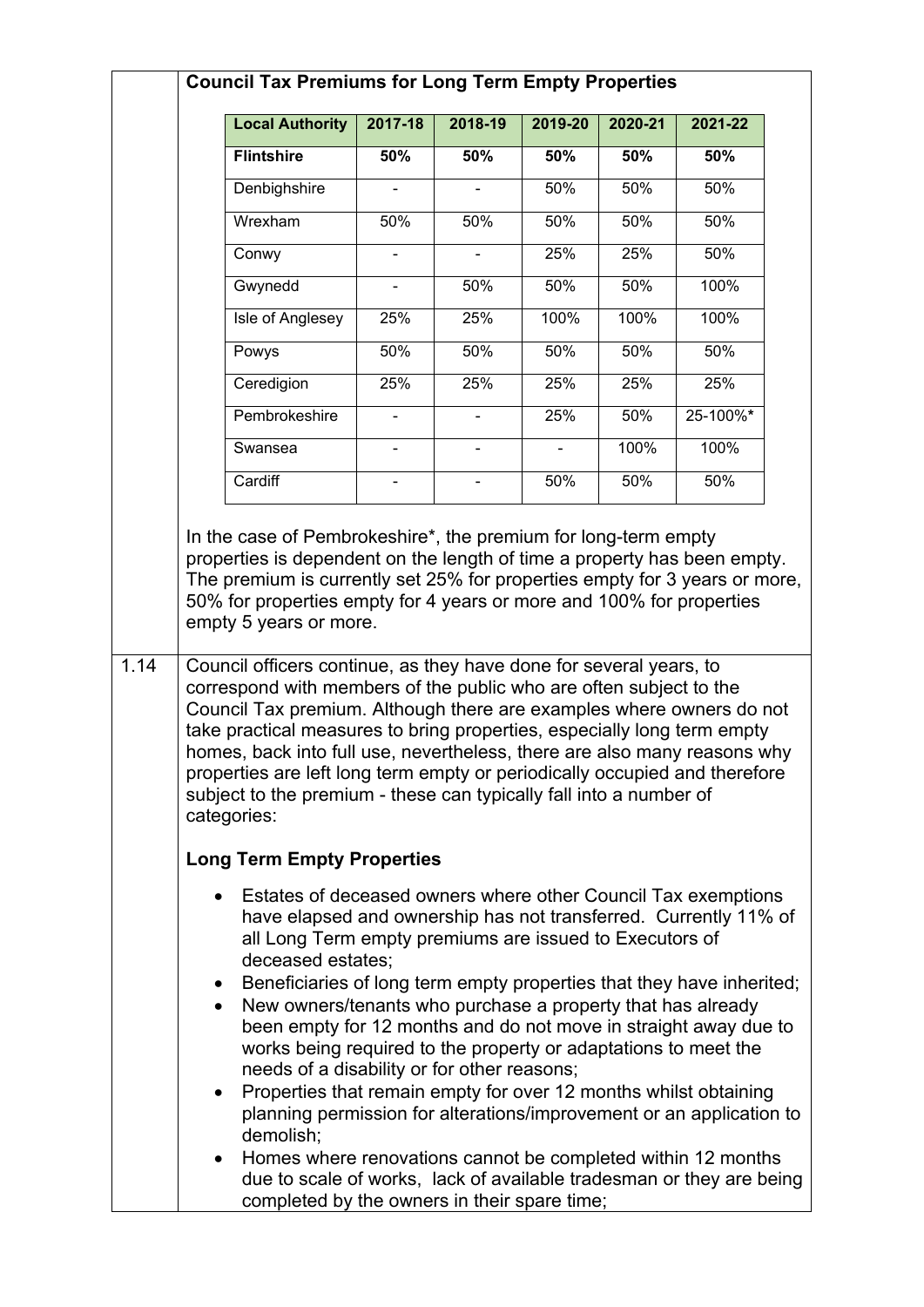|      | $\bullet$<br>premium;<br><b>Second Homes</b>                                                                                                                                                                                                                                                                                                                                                                                                           | Homes that remain empty over 12 months due to Covid-19<br>availability of building materials and trades;<br>the property;<br>property back into use. |         |         |         |         | restrictions limiting progress of works, access to the property or the<br>Long term empty properties where renovations are delayed by the<br>owners due to financial constraints - including the imposition of the<br>Properties that cannot be sold due to there being negative equity in<br>Properties where the owner chooses not to occupy, sell or bring the |  |
|------|--------------------------------------------------------------------------------------------------------------------------------------------------------------------------------------------------------------------------------------------------------------------------------------------------------------------------------------------------------------------------------------------------------------------------------------------------------|------------------------------------------------------------------------------------------------------------------------------------------------------|---------|---------|---------|---------|-------------------------------------------------------------------------------------------------------------------------------------------------------------------------------------------------------------------------------------------------------------------------------------------------------------------------------------------------------------------|--|
|      | homes;                                                                                                                                                                                                                                                                                                                                                                                                                                                 | Premium charges are addressed to Executors on behalf of<br>deceased estates).                                                                        |         |         |         |         | Properties that are secondary residencies and used as holiday<br>Properties that remain the responsibility of estates of deceased<br>owners but which remain furnished (11% of all Second Home/LTE                                                                                                                                                                |  |
| 1.15 | With the current premium level set at 50% for long term properties and<br>second homes, £649k of additional income is generated annually through<br>the premium scheme (£509k for long-term empty and £140k for second<br>homes).                                                                                                                                                                                                                      |                                                                                                                                                      |         |         |         |         |                                                                                                                                                                                                                                                                                                                                                                   |  |
| 1.16 | If, for example, premium levels are increased following a public<br>consultation, the additional revenue generated will depend on the revised<br>level of the premium but could typically consist of an additional £100k for<br>every additional 10% levy above 50% on long-term empty properties and<br>an additional £28k for every additional 10% levy on designated second<br>homes. This can be illustrated in the tables:<br><b>Second homes</b> |                                                                                                                                                      |         |         |         |         |                                                                                                                                                                                                                                                                                                                                                                   |  |
|      | %                                                                                                                                                                                                                                                                                                                                                                                                                                                      | 50%                                                                                                                                                  | 60%     | 70%     | 80%     | 90%     | 100%                                                                                                                                                                                                                                                                                                                                                              |  |
|      | Value (£)                                                                                                                                                                                                                                                                                                                                                                                                                                              | 139,847                                                                                                                                              | 167,817 | 195,786 | 223,755 | 251,725 | 279,694                                                                                                                                                                                                                                                                                                                                                           |  |
|      | <b>Increase</b><br>(E)                                                                                                                                                                                                                                                                                                                                                                                                                                 |                                                                                                                                                      | 27,969  | 55,939  | 83,908  | 111,878 | 139,847                                                                                                                                                                                                                                                                                                                                                           |  |
|      | <b>Long Term-empty properties</b>                                                                                                                                                                                                                                                                                                                                                                                                                      |                                                                                                                                                      |         |         |         |         |                                                                                                                                                                                                                                                                                                                                                                   |  |
|      | $\%$                                                                                                                                                                                                                                                                                                                                                                                                                                                   | 50%                                                                                                                                                  | 60%     | 70%     | 80%     | 90%     | 100%                                                                                                                                                                                                                                                                                                                                                              |  |
|      | Value (£)<br><b>Increase</b>                                                                                                                                                                                                                                                                                                                                                                                                                           | 508,969                                                                                                                                              | 610,763 | 712,557 | 814,351 | 916,145 | 1,017,939                                                                                                                                                                                                                                                                                                                                                         |  |
|      | (E)                                                                                                                                                                                                                                                                                                                                                                                                                                                    |                                                                                                                                                      | 101,794 | 203,588 | 305,382 | 407,176 | 508,969                                                                                                                                                                                                                                                                                                                                                           |  |

| 2.00 | <b>RESOURCE IMPLICATIONS</b>                                                                                                                                                                                                                                                                                                                                           |
|------|------------------------------------------------------------------------------------------------------------------------------------------------------------------------------------------------------------------------------------------------------------------------------------------------------------------------------------------------------------------------|
| 2.01 | If Cabinet (and Council) decide to increase the level of the premium on<br>long term empty properties and/or second homes following a public<br>consultation, there is a possibility of increasing the Council Tax yield and<br>to use any additional revenue generated to help meet local housing needs,<br>in line with the policy intentions of the premium scheme. |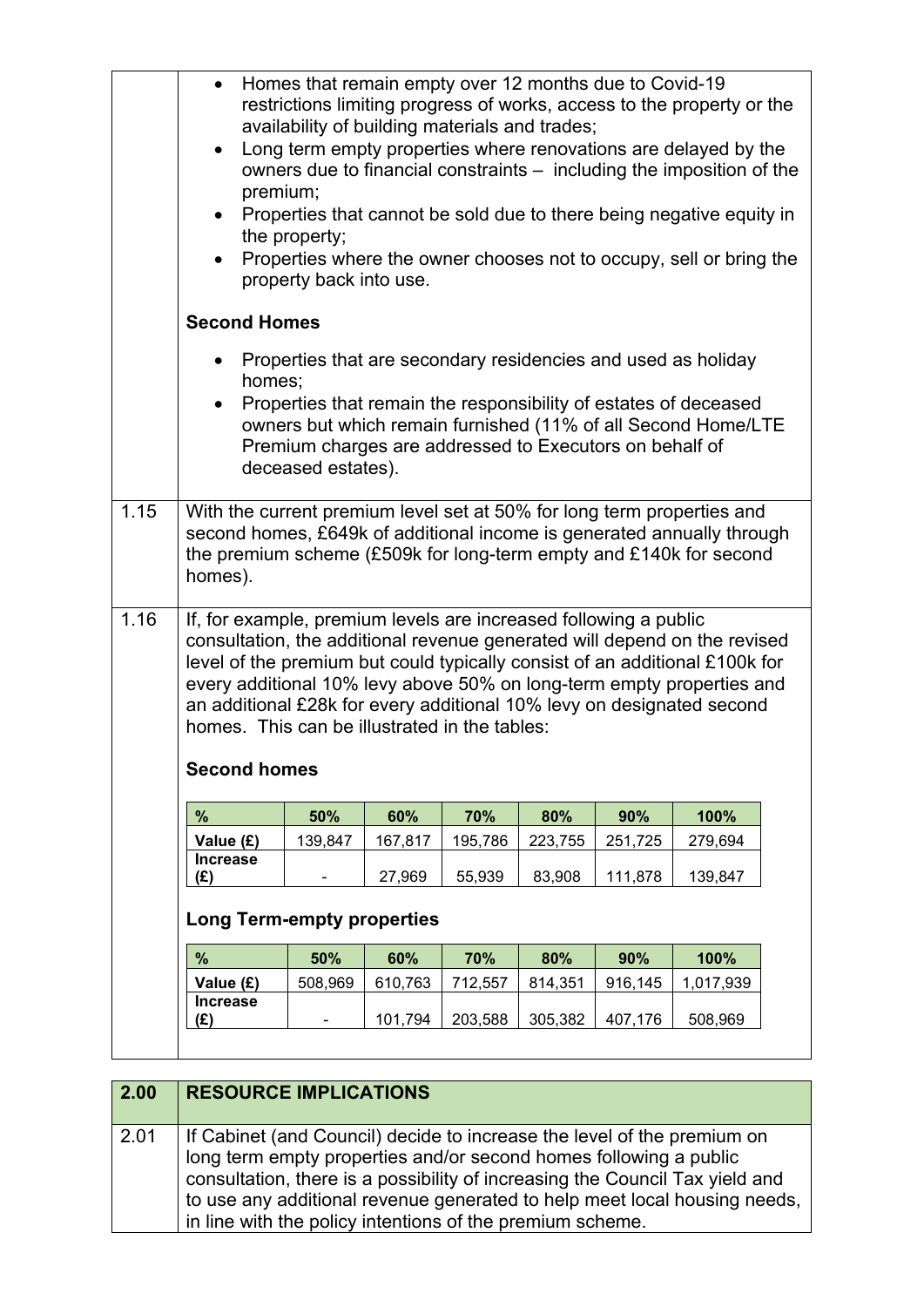| 2.02 | The additional revenue generated will depend on the revised level of the<br>premium and whether owners bring properties back into full use, but could<br>typically consist of an additional £100k for every additional 10% levy on |
|------|------------------------------------------------------------------------------------------------------------------------------------------------------------------------------------------------------------------------------------|
|      | long-term empty properties and an additional £28k for every additional<br>10% levy on designated second homes.                                                                                                                     |

| 3.00 | <b>IMPACT ASSESSMENT AND RISK MANAGEMENT</b>                                                                                                                                                                                                                                                                                                                                                                                                                                                                                                                                                                                                                                                                                                                                         |
|------|--------------------------------------------------------------------------------------------------------------------------------------------------------------------------------------------------------------------------------------------------------------------------------------------------------------------------------------------------------------------------------------------------------------------------------------------------------------------------------------------------------------------------------------------------------------------------------------------------------------------------------------------------------------------------------------------------------------------------------------------------------------------------------------|
| 3.01 | Changing the Council Tax premium levels brings an increasing need to<br>balance a number of risks. Firstly, minimising Council Tax levels and<br>avoiding financial hardship for the owners of empty properties and second<br>homes, especially those who might be genuinely trying to bring long term<br>empty properties back into use. Secondly, the need to use the local<br>taxation system to address the issue housing shortages within<br>communities and addressing the negative impact on communities that<br>empty homes can bring.                                                                                                                                                                                                                                       |
| 3.02 | Section 12 of the Local Government Finance Act 1992 says that the<br>Council must have regard to the guidance issued by Welsh Government.<br>The guidance as set out says that "the determination by a local authority to<br>charge a premium must be made at full Council. Prior to doing so, a local<br>authority must give due consideration to its statutory duties to carry out<br>equality impact assessments under the Equality Act 2010 and the Welsh<br>Public Sector Equality Duties 2011 and to all other relevant considerations.<br>A local authority should also give consideration to engagement and<br>consultation with key stakeholders, including the local electorate before<br>taking a decision as to whether or not to charge one or both of the<br>premiums" |

| 4.00 | <b>CONSULTATIONS REQUIRED/CARRIED OUT</b>                                                                                                                                                                                                                                                                                                                                                                                                  |
|------|--------------------------------------------------------------------------------------------------------------------------------------------------------------------------------------------------------------------------------------------------------------------------------------------------------------------------------------------------------------------------------------------------------------------------------------------|
| 4.01 | When considering any changes to the Council Tax premium scheme or the<br>levels being charged, the Council should undertake a full public<br>consultation to gain feedback, including feedback from taxpayers directly<br>impacted by the changes. Feedback can then be considered by cabinet<br>and by Corporate Resources Overview and Scrutiny Committee prior to<br>any final recommendation and adoption by Cabinet and full Council. |

| 5.00 | <b>APPENDICES</b>                                                                                                                                                                                               |
|------|-----------------------------------------------------------------------------------------------------------------------------------------------------------------------------------------------------------------|
| 5.01 | <b>Appendix 1</b> – This shows the breakdown of properties subject to the<br>premium charge by Town and Community Council area. The analysis also<br>tracks the total number of banded properties in each area. |